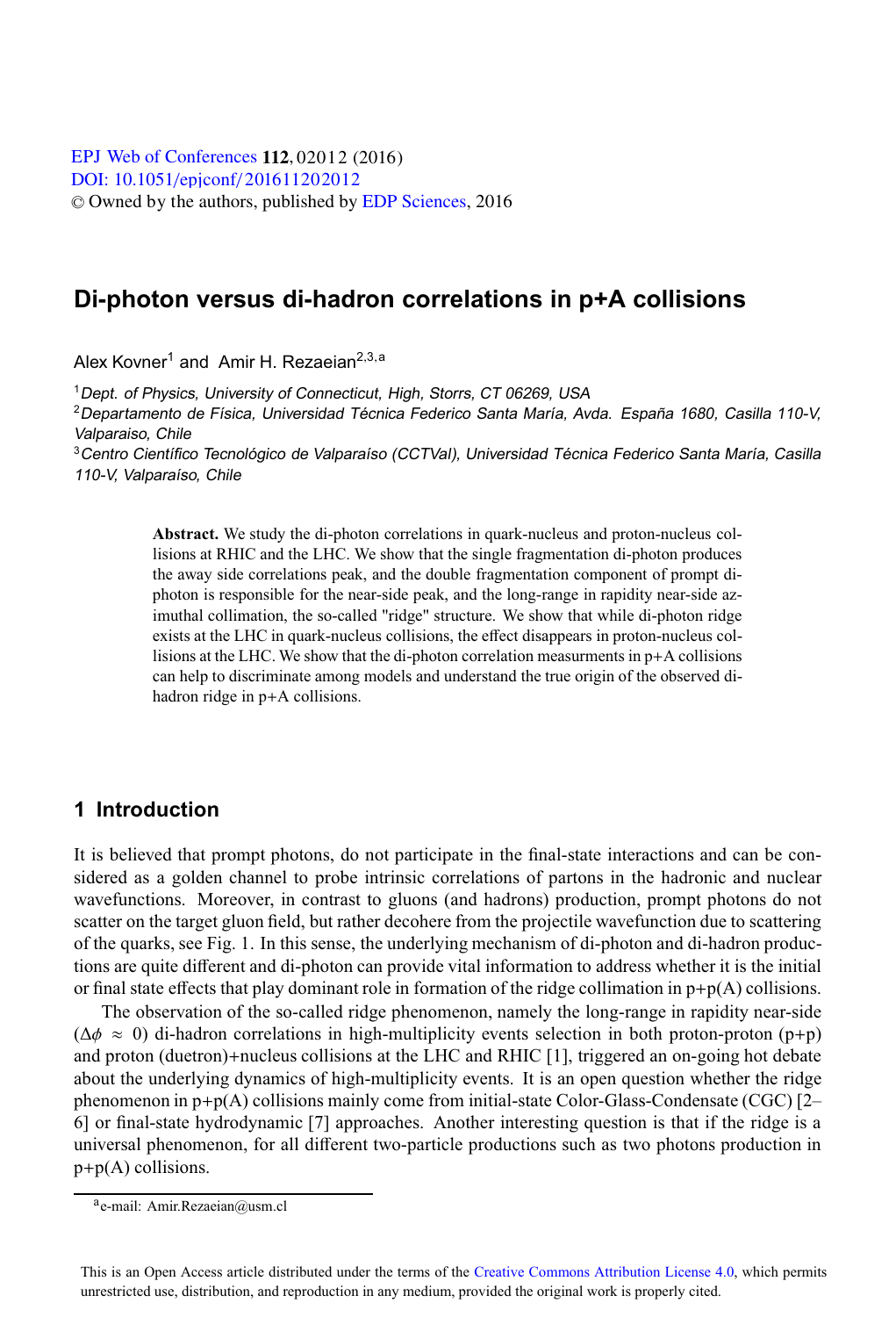

**Figure 1.** Typical CGC diagrams contributing to the inclusive gluon-quark (left), photon-quark (center) and prompt di-photon-quark (right) production at leading-order in proton-nucleus collisions.

#### **2 Main formulation: the factorization**

The inclusive prompt di-photon production  $h + A \rightarrow \gamma_1 + \gamma_2 + X$  in high-energy dilute-dense scatterings was recently calculated in the CGC approach [8, 9] where in the leading order approximation, at forward rapidity, a valence quark of the projectile hadron emits two photons with momenta *k*<sup>1</sup> and *k*<sup>2</sup> via Bremsstrahlung and the produced di-photon+jet is then put on shell by interacting coherently over the whole longitudinal extent of the target, see Fig. 1. The inclusive di-photon differential crosssection at leading-log approximation can be written in the following factorization form [8, 9],

$$
\frac{d\sigma^{pA\rightarrow\gamma(k_1)\gamma(k_2)X}}{d^2\mathbf{b}d^2\mathbf{k}_{1T}d\eta_1d^2\mathbf{k}_{2T}d\eta_2} = \alpha_{em}^2 \int_{x_q^{\min}}^1 dx_q f(x_q, \mu_I^2) \int d^2\mathbf{l}_T \mathcal{H}(\mathbf{k}_{1T}, \mathbf{k}_{2T}, \mathbf{l}_T, \zeta_1, \zeta_2) N_F(l_T, x_g), \quad (1)
$$

where the function  $N_F(l_T, x_q)$  is the correlator of two light-like fundamental Wilson lines in the background of the color fields of the target, and it encodes the small-x dynamics of the target. The dipole amplitude  $N_F(l_T, x_q)$  depends on the total transfer transverse momentum to target  $l_T$  and the fraction of light-cone momentum of target taken away by the exchange gluons  $x_g$ . At large  $N_c$  the dipole amplitude is obtained via the Balitsky-Kovchegov evolution equation [10]. The matrix function  $H$ depends on the transverse momenta of produced photons  $\mathbf{k}_{1T}$ ,  $\mathbf{k}_{2T}$  and the light-cone fractions of momentum of projectile taken away by two photons  $\zeta_1, \zeta_2$ . The matrix functional H is fairly lengthy and can be found in Ref. [9]. In Eq. (1),  $f_q(x_q, \mu_f^2)$  denotes the parton distributions function (PDF) in<br>the projectile hadron which depends on factorization scale u and the parameter x, defined as the ratio the projectile hadron which depends on factorization scale  $\mu$  and the parameter  $x_q$  defined as the ratio of the incoming quark to the projectile nucleon energy. The summation over quark and anti-quark flavor is implicit in Eq. (1). The matrix functional  $H$  includes the single and double fragmentation photon contributions, corresponding to the kinematics where only one emitted photon or both emitted photons are almost collinear with the outgoing quark. Note that both single and double fragmentation di-photon contributions, as well direct di-photon part are sensitive to the saturation dynamics via a convolution with the dipole amplitude  $N_F(l_T, x_g)$ , see Eq. (1). The lower limit of integral  $x_g^{min}$ <br>in the factorization Eq. (1) and light-cone variables  $x_1 \leq x_g$  are obtained via the energy-momentum in the factorization Eq. (1) and light-cone variables  $x_q, \zeta_1, \zeta_2$  are obtained via the energy-momentum conservation relations [8, 9].

The azimuthal correlation of the produced di-photon is defined via

$$
C_2(\Delta\phi, k_{1T}, k_{2T}, \eta_1, \eta_2) = \frac{d\sigma^{pA \to \gamma(k_1)\gamma(k_2)X}}{d^2\mathbf{k}_{1T}d\eta_{\gamma_1}d^2\mathbf{k}_{2T}d\eta_{\gamma_2}} [\Delta\phi]/\int_0^{2\pi} d\Delta\phi \frac{d\sigma^{pA \to \gamma(k_1)\gamma(k_2)X}}{d^2\mathbf{k}_{1T}d\eta_{\gamma_1}d^2\mathbf{k}_{2T}d\eta_{\gamma_2}} - C_{ZYAM}, \quad (2)
$$

where  $\Delta\phi$  denotes the azimuthal angle between the two produced photons in the plane transverse to the collision axis.

In our hybrid approach for di-photon production [8, 9], the projectile proton is assumed to be in dilute regime (as one may expect to be so at forward rapidities) and is consequently treated in standard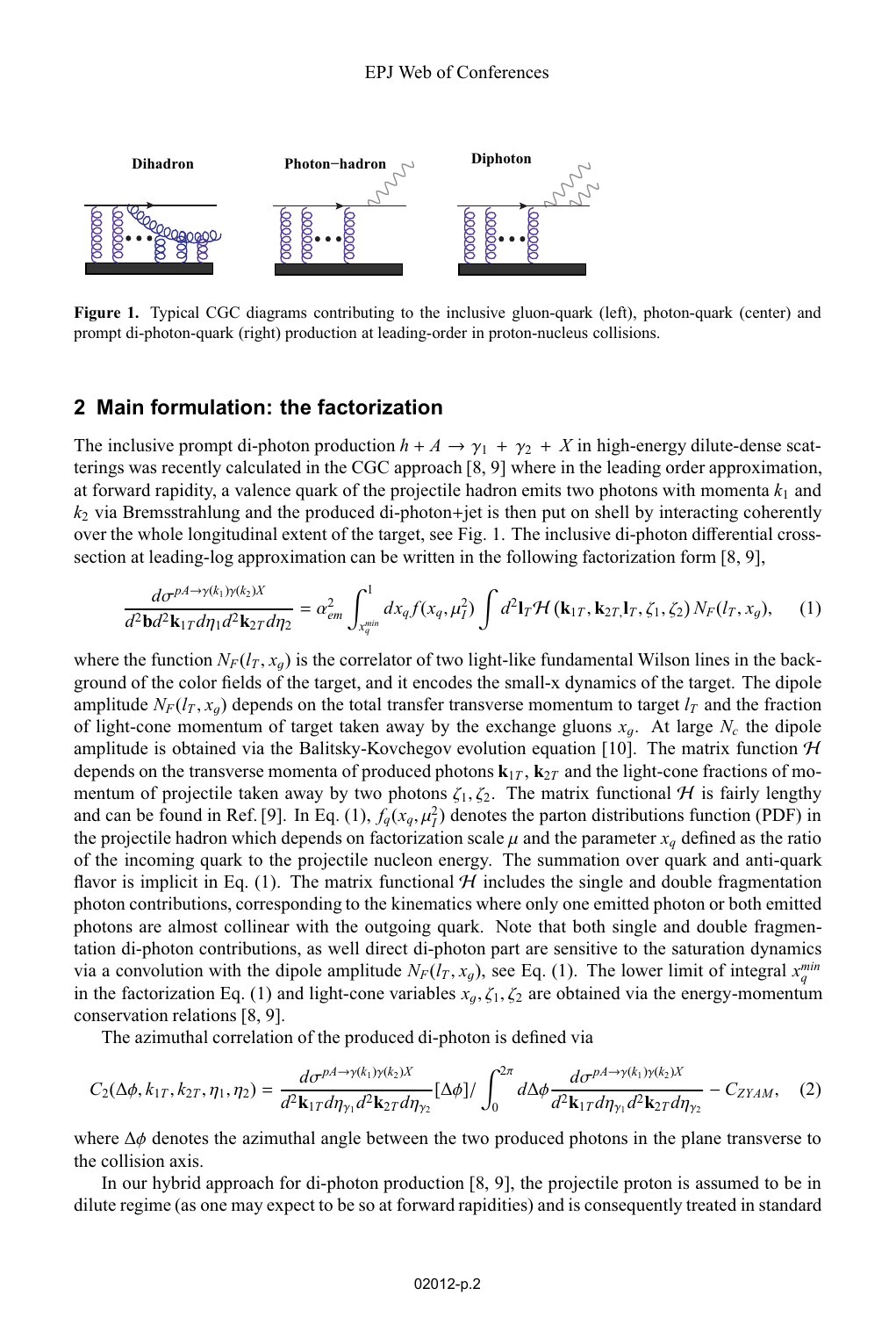

**Figure 2.** Prompt di-photon correlations  $C_2$  as a function of angle between two photons  $\Delta\phi$  in q+Pb collisions at the LHC ( $\sqrt{s}$  = 5.02 TeV) with  $\eta_1 = 1, \eta_2 = 2$  and  $x_q = 0.01$  at different initial saturation scales (corresponding to different centralities). A schematic contribution of different typical CGC diagrams to the double inclusive prompt photon production at different angle is also shown. The plots are taken from [9].

parton model approach, while the target is treated as a CGC object at forward rapidities. Therefore, we have here only one saturation scale. This is one of main differences between our approach and the approach of Ref. [5] where the existence of two saturation scales in the problem (for the projectile proton and the target) in p+Pb collisions at forward rapidities, is essential in order to find a good fit to the di-hadron ridge data.

#### **3 Results and Conclusion**

In Fig. 2, we show the initial saturation scale dependence of  $C_2$  at a fixed  $x_q = 0.01$  in q+p(A) collisions at 5.02 TeV with rapidities of the produced photon  $\eta_1 = 1$  and  $\eta_2 = 2$ . The effect of size and density of the target is simulated by taking different initial saturation scale for the running-coupling BK (rcBK) evolution equation. Namely we use the different solutions of the rcBK evolution equation with different initial saturation scales for the target  $Q_{0A}^2 = NQ_{0B}^2$  and  $N = 1, 5, 15$ . We recall that an initial saturation scale  $Q_0$  describes a proton target in minimum-bias electron-proton or protonan initial saturation scale  $Q_{0s}$  describes a proton target in minimum-bias electron-proton or protonproton collisions [12], while an initial saturation scale of about  $5 \div 7Q_{0s}$  describes a heavy nuclear target in minimum-bias proton-nucleus collisions [11]. We also compare with the non-saturation model (labeled by "No Sat" in the plot). It is seen that increasing the saturation scale in the system increases the near-side correlations leading to near-side collimation, while it decreases away-side correlation leading to the away-side decorrelation. Note that if momentum transfer from the target is small enough, the photon collinear to the outgoing quark, and the photon emerging from the initial photon-quark state have opposite transverse momenta, leading to back-to-back correlation at  $\Delta \phi = \pi$ due to the single fragmentation di-photon contribution. Now increasing the exchanges to the target by increasing the saturation scale, unbalances the back-to-back correlations. The double fragmentation and direct di-photon contributions on the other hand, are restricted to kinematics where the transverse momentum of the outgoing quark jet is relatively large. By increasing the saturation scale, the main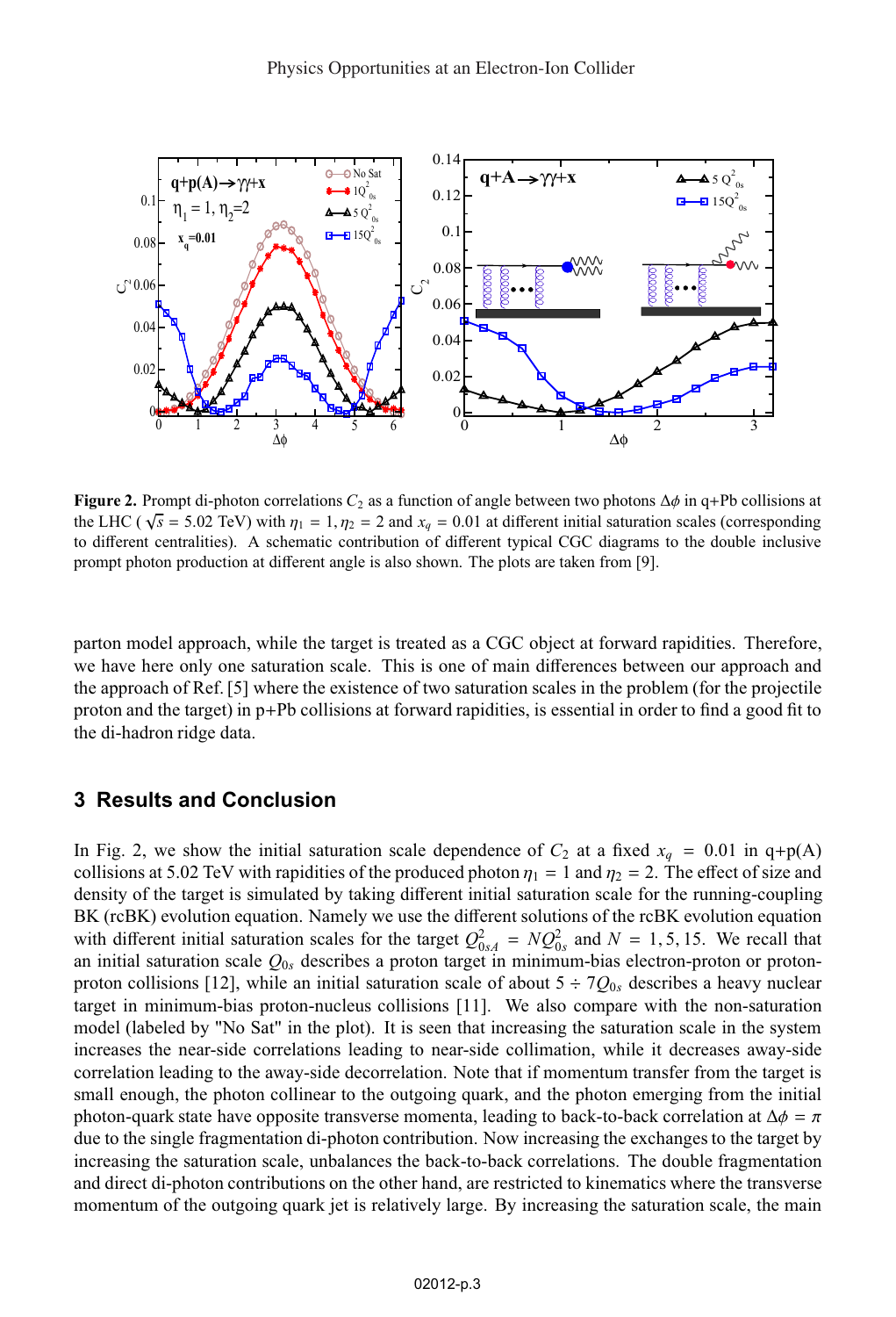

**Figure 3.** Left: The initial-saturation-scale dependence of prompt di-photon correlations  $C_2$  in  $p+p(A)$  collisions at the LHC 5.02 TeV. Right: Comparison of *C*<sup>2</sup> at RHIC and the LHC for fixed transverse momenta of di-photon at  $k_{1T} = k_{1T} = 1$  GeV with  $\eta_1 = 1$  and  $\eta_2 = 3.5$  in minimum-bias p+A collisions. The plots are taken from [9].

contributions of integrand is shifted to higher transverse momentum, leading to the enhancement of double-fragmentation contributions at the near-side  $\Delta \phi = 0$ .

In order to compute the correlations in proton-nucleus collisions, we should convolute the partonic cross-section with the PDFs of quarks and anti-quarks, and perform the integral over  $x_q$ , see Eq. (1). Note that the near-side and away-side correlations are enhanced by decreasing  $x_q$  light-cone variable. For a large *xq*, all correlations both at near-side and away-side disappear, albeit this effect is more pronounced for the near-side correlations [9]. Therefore, a priori, it is not obvious how the integration over  $x_q$  will affect the di-photon correlations in  $p+A$  collisions. In Fig. 3, we show the initial-saturation-scale dependence of prompt di-photon correlations defined via  $C_2$  in  $p+p(A)$  collisions at 5.02 TeV and  $\eta_1 = 1$ ,  $\eta_2 = 3$  with fixed transverse momenta of photons  $k_{1T} = k_{1T} = 2$  GeV. It is seen at the LHC energy 5.02 TeV while the away-side correlation decreases by increasing the saturation scale, the near-side correlations defined via Eq. (2) almost disappears at all different centralities (corresponding to different saturation scales). In Fig. 3, we also compare the correlation  $C_2$  at RHIC and the LHC at fixed transverse momenta of di-photon  $k_{1T} = k_{1T} = 1$  GeV with rapidities  $\eta_1 = 1$ and  $\eta_2 = 3.5$  in minimum-bias proton-nucleus collisions. It is interesting that at RHIC in stark contrast to the LHC, a ridge-like structure appears at low transverse momentum of the produced photons  $0.2 < k_T$  [GeV] < 3. The near-side collimation at RHIC survives up to rapidity interval  $\Delta \eta \approx 3$ . It is also seen in Fig. 3 that the prompt di-photon correlations at forward rapidities in the away side region exhibit single or double peak structure depending on the kinematics. The double-peak structure is universal feature of Electromagnetic probes [9] and similar effect was also reported for photon-hadron [13] and dilepton-hadron [14] correlations in high-energy p+Pb collisions. This feature more clearly shows up at RHIC energy [9, 13, 14].

To conclude: we showed that in high-energy collisions, prompt di-photon production exhibits long-range correlations in quark-nucleus collisions at RHIC and the LHC albeit the physics of these correlations is significantly different than that of di-hadron correlations discussed previously [2–6] in the CGC framework. In particular, the correlations decrease for moderate rapidity separation between the two photons about  $\Delta \eta \approx 1 \div 3$ . We found that di-photon correlations defined via Eq. (2) exhibits ridge-like structure at low transverse momenta in p+A collisions at RHIC while this effect disappears in p+A collisions at the LHC 5.02 TeV. We showed that away-side di-photon de-correlations